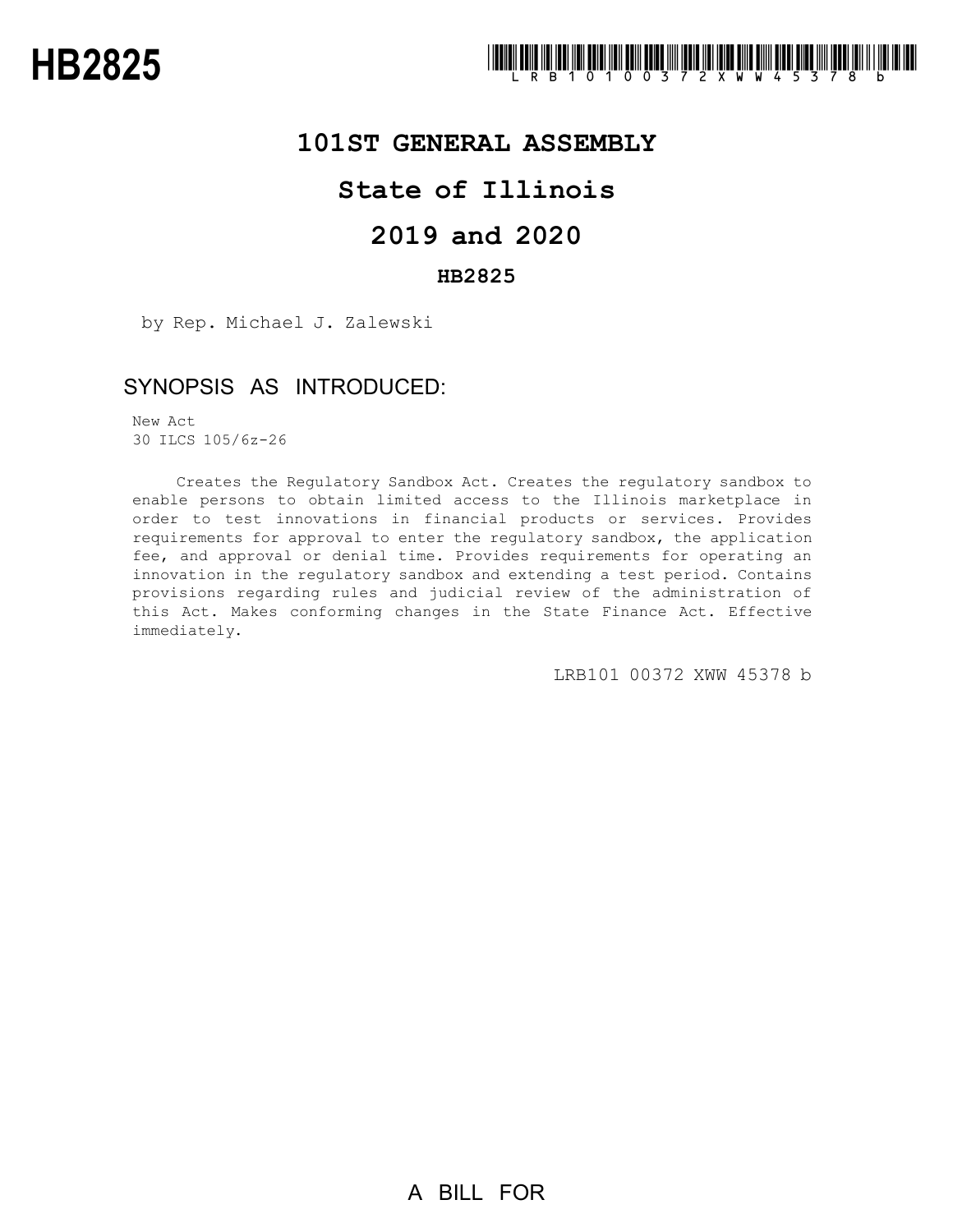1

AN ACT concerning regulation.

#### **Be it enacted by the People of the State of Illinois, represented in the General Assembly:** 2 3

Section 1. Short title. This Act may be cited as the Regulatory Sandbox Act. 4 5

Section 5. Definitions. As used in this Act: 6

"Consumer" means a person who purchases or otherwise enters into a transaction or agreement to receive an innovative financial product or service tested by a person participating in the regulatory sandbox. 7 8 9 10

"Department" means the Department of Financial and Professional Regulation. 11 12

"Division of Financial Institutions" means the Division of Financial Institutions of the Department of Financial and Professional Regulation. 13 14 15

"Financial institutions" means ambulatory and community currency exchanges, persons engaged in the business of transmitting money to foreign countries or buying and selling foreign money, pawners' societies, title insuring or guaranteeing companies, and persons engaged in the business of making loans of \$800 or less. 16 17 18 19 20 21

"Financial product or service" means a product or service regulated by the Department's Division of Financial 22 23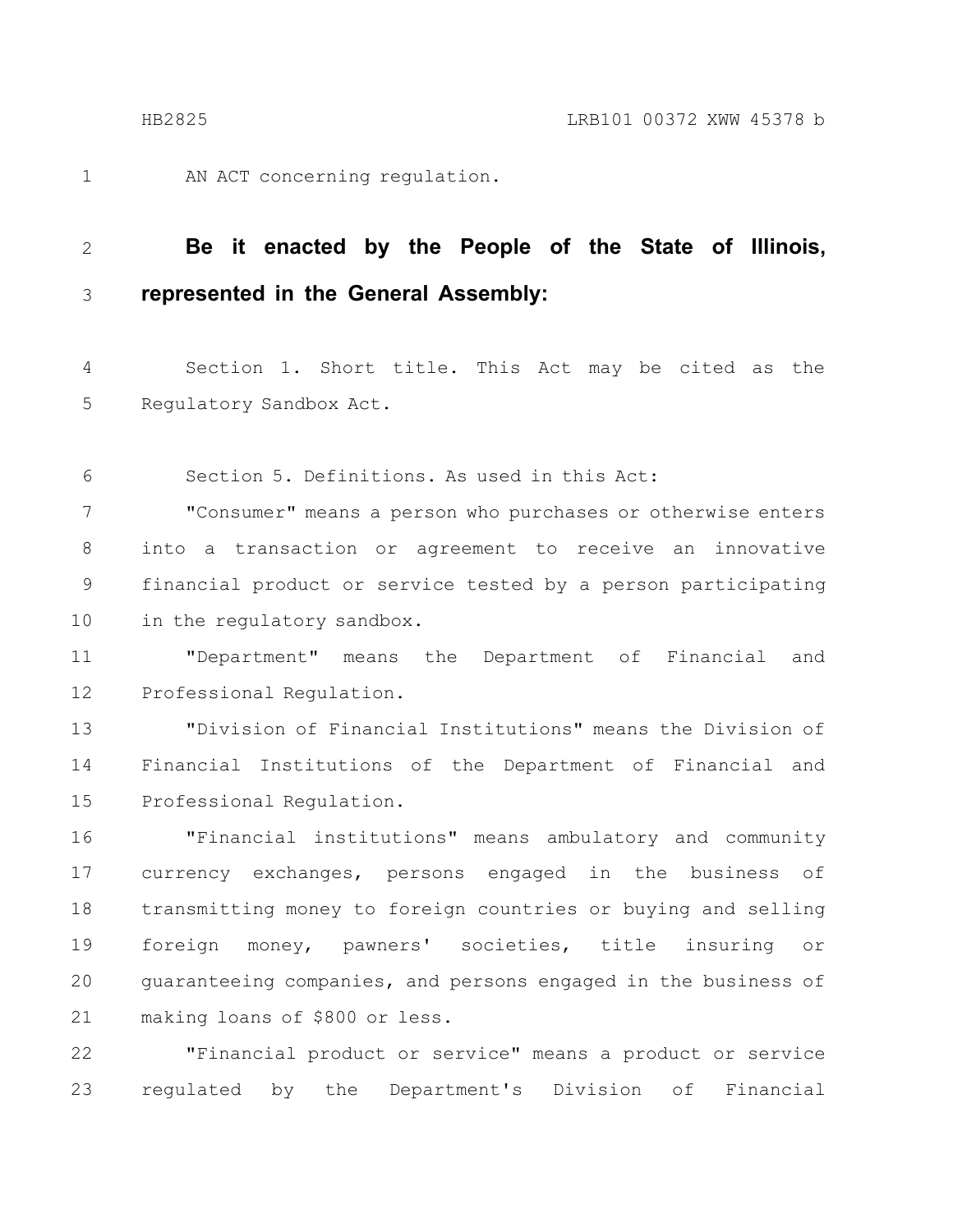Institutions or a product or service that includes elements that may otherwise require a license, certification, or recognition as a financial institution or enterprise regulated by the Department's Division of Financial Institutions. 1 2 3 4

"Innovation" means, with respect to a product or service, that which uses or incorporates new or emerging technology, or new uses for existing technology, to address a problem, provide a benefit, or otherwise offer a product, service, business model, or delivery mechanism that has no comparable widespread offering in the marketplace regulated by the Department's Division of Financial Institutions. 5 6 7 8 9 10 11

"Person" means an individual, partnership, joint venture, trust, estate, firm, corporation, association, or cooperative society or association. 12 13 14

"Regulatory sandbox" means the program established by this Act that allows a person to temporarily test innovative financial products, services, business models, or delivery mechanisms on a limited basis without being required to first obtain a license, certification, or recognition as a regulated financial institution or enterprise. 15 16 17 18 19 20

"Secretary" means the Secretary of Financial and Professional Regulation. 21 22

Section 10. Purpose. The purpose of the regulatory sandbox is to enable a person to obtain limited access to the Illinois marketplace in order to temporarily test innovations through 23 24 25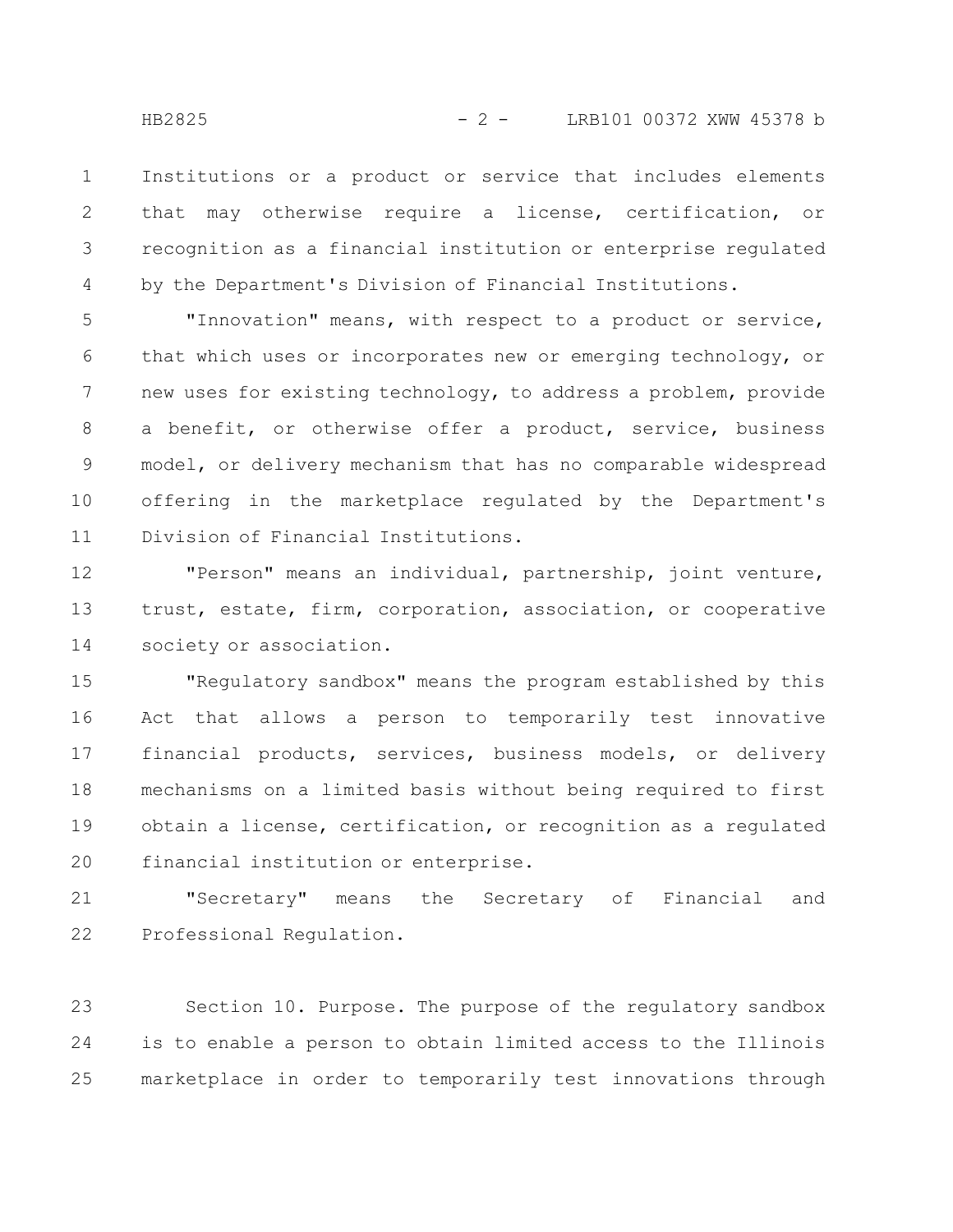the regulatory sandbox, including allowing the person to test innovations without first having to obtain licensure with the Department. 1 2 3

4

Section 15. Applications; review.

(a) A person may apply to the Department to enter the regulatory sandbox to temporarily test innovations before releasing the innovation to Illinois consumers. 5 6 7

(b) An application to enter the regulatory sandbox shall be in a form prescribed by the Secretary. 8 9

(c) At the time of application, an applicant shall provide the Department with an accurate and up-to-date email address. 10 11

(d) If an applicant is a corporation, the applicant must be in good standing and in statutory compliance with the state or country of its incorporation. If an applicant is an entity other than a corporation, the applicant must be properly registered under the laws of this State or another state or country. If required by the Department, the applicant must be authorized to do business in the State of Illinois. 12 13 14 15 16 17 18

(e) A financial institution already regulated by the Department's Division of Financial Institutions must file an application to test products or services that are outside the scope of its current license. 19 20 21 22

(f) The fee for an application to enter the regulatory sandbox is \$500 per innovation. 23 24

25

(g) All moneys received by the Department under this Act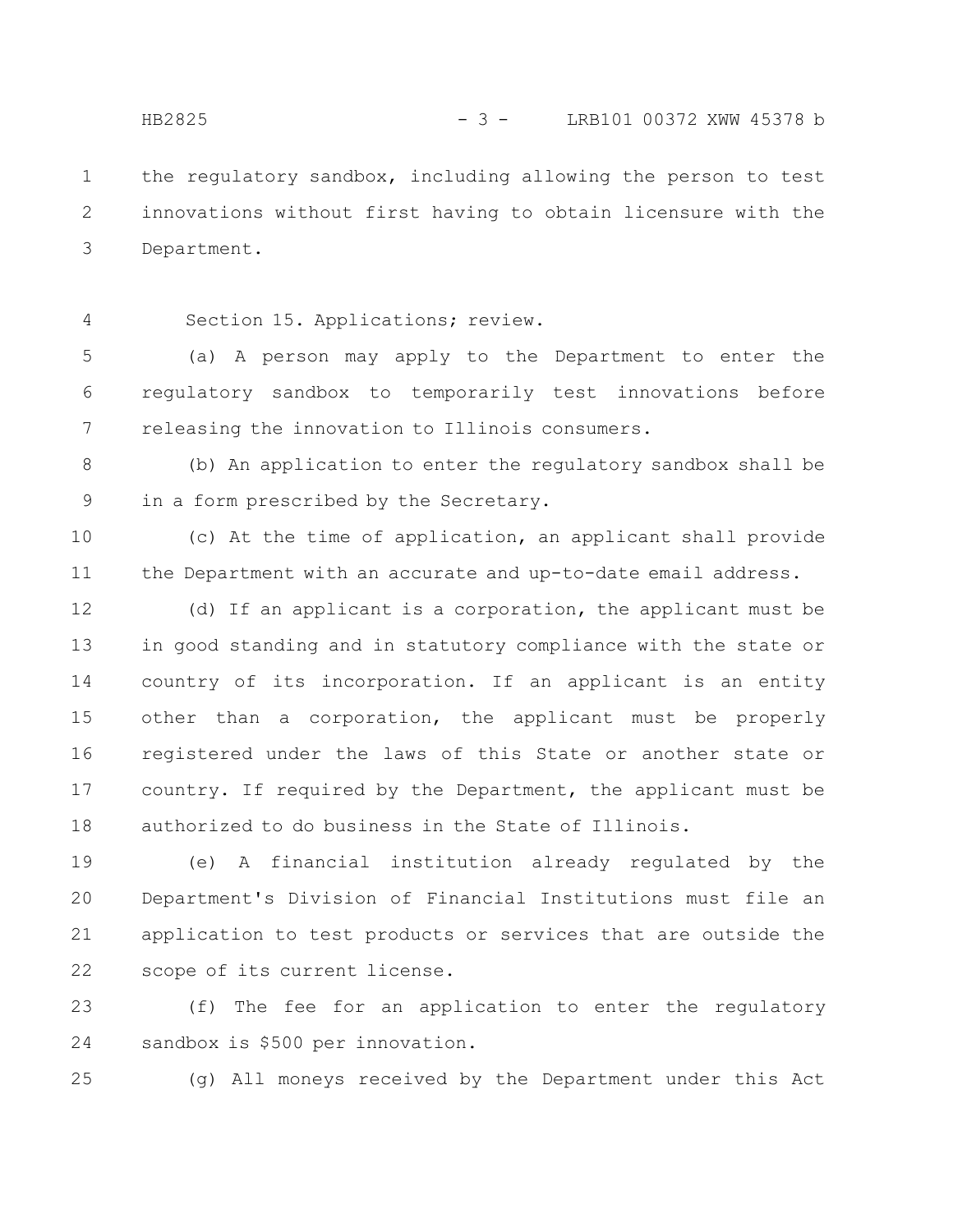#### HB2825 - 4 - LRB101 00372 XWW 45378 b

shall be deposited in the Financial Institution Fund created under Section 6z-26 of the State Finance Act. 1 2

(h) The Department shall approve or deny an application within 90 days after the date of receipt of the application. The Department and the applicant may agree to extend the time beyond 90 days. 3 4 5 6

Section 20. Operation. 7

(a) An applicant approved for the regulatory sandbox has 12 months from the date of approval to test the innovation. 8 9

(b) Consumers upon whom innovations are tested must be Illinois residents. 10 11

(c) No more than 5,000 Illinois consumers may transact through or enter into an agreement to use the innovation. 12 13

(d) At the end of the innovation's 12-month test period, a person testing an innovation must exit the regulatory sandbox and wind down the operation of the innovation within 60 days, except as otherwise provided in Section 25. 14 15 16 17

(e) Before temporarily testing an innovation, a person approved for the regulatory sandbox must disclose, in a clear and conspicuous form, to Illinois consumers: 18 19 20

(1) the name and contact information of the person providing the innovation; 21 22

(2) that the innovation is authorized pursuant to the regulatory sandbox and not pursuant to any license issued by the Department; 23 24 25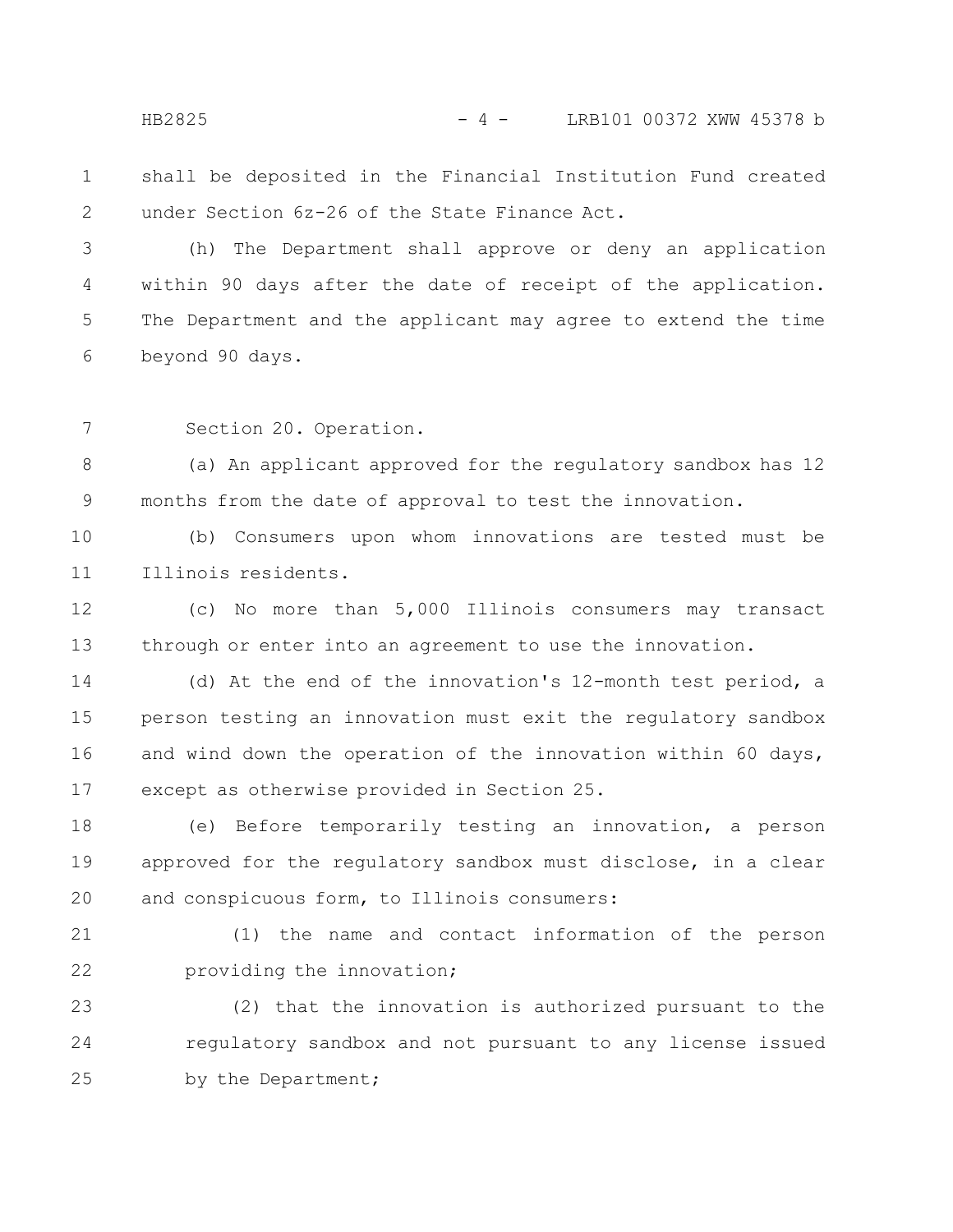(3) that the State of Illinois does not endorse or recommend the innovation; 1 2

(4) that the innovation is a temporary test that may be discontinued at the end of the test period, including the expected end date of the test period; and 3 4 5

(5) the name and contact information for the Department, including where a consumer may file a complaint regarding the innovation. 6 7 8

These disclosures must be provided to the consumers before proceeding with the transaction. 9 10

(f) A person approved for the regulatory sandbox shall maintain books, accounts, and records for the innovation. 11 12

(g) The Department may inspect a person in the regulatory sandbox at any time. Unless it will interfere with the Department's duties under this Act, reasonable notice of the inspection shall be given to the person in the regulatory sandbox. The Secretary or appointed representative shall have full and free access to all the books, papers, and records that relate to the innovation. 13 14 15 16 17 18 19

(h) A person who winds down the operation of the innovation shall preserve books, accounts, and records, in any form, for the innovation for 5 years after the conclusion of the test period. 20 21 22 23

(i) The Department may suspend any person in the regulatory sandbox for failing to comply with this Act, including the failure to comply with the Department's request for books, 24 25 26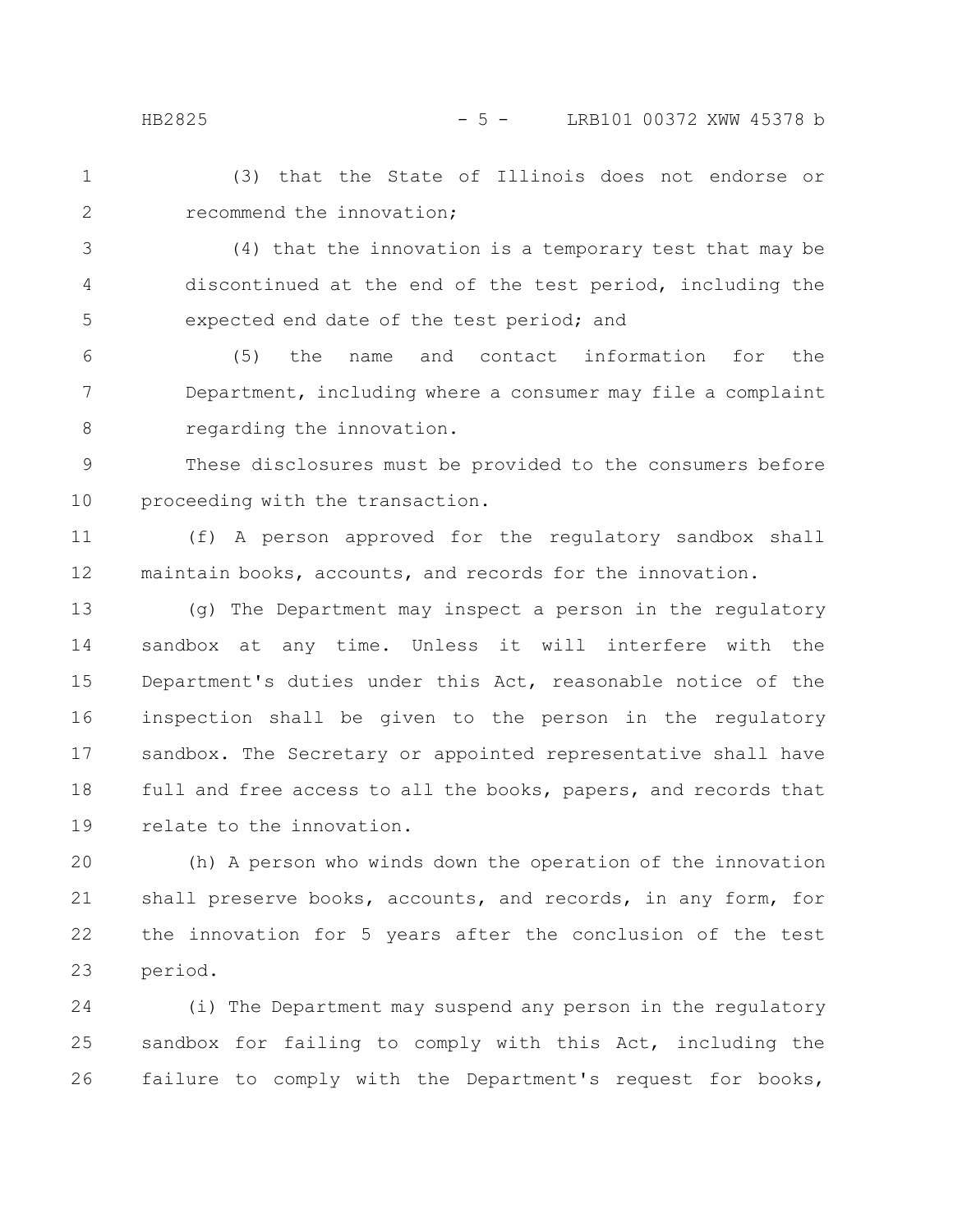HB2825 - 6 - LRB101 00372 XWW 45378 b

accounts, records, or other relevant material. 1

(j) The Secretary may revoke or suspend admission to or refuse to admit a person to the regulatory sandbox if the Secretary finds that: 2 3 4

5

(1) the person has failed to pay the application fee;

(2) the person has violated a provision of this Act or a rule adopted by the Secretary under the authority of this Act; 6 7 8

(3) a fact or condition exists which, if it had existed at the time of the original application for admission to the regulatory sandbox, would have warranted the Secretary in refusing initial admission to the regulatory sandbox; or 9 10 11 12

(4) the person has made a false statement or a false representation to the Secretary in application for admission to the regulatory sandbox. 13 14 15

When a person's admission to the regulatory sandbox is denied, suspended, or revoked, the Secretary shall serve the person with notice of his or her action, including a statement of the reasons for his or her action, personally, by electronic mail, or by regular mail. Service by mail is completed when the notice is deposited in the U.S. Mail. Service to the email address of record is completed when sent. 16 17 18 19 20 21 22

23

Section 25. Extension.

(a) A person in the regulatory sandbox may request a one-time extension of the regulatory sandbox test period. The 24 25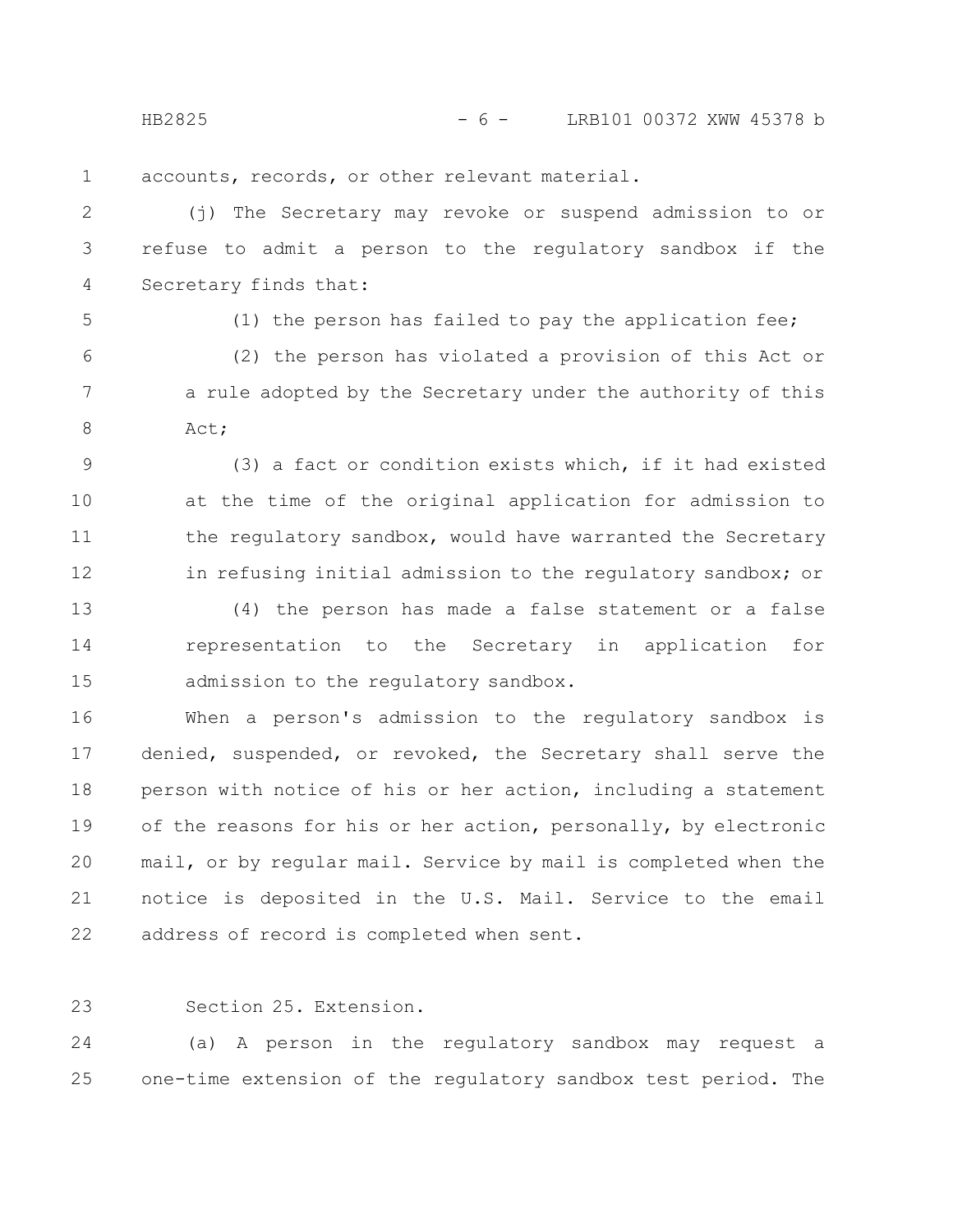request must be made no later than the end of the 11th month of the initial 12-month test period. The request for an extension must specify how long the requester believes will be necessary to produce a conclusive test and state specific reasons why an extension is necessary. 1 2 3 4 5

(b) The Department may grant a one-time test period extension of up to 6 months. The Department must grant or deny a request for a one-time test period extension before the end of the initial 12-month test period. A denial of an extension request is within the Department's sole discretion and any such denial is not appealable. 6 7 8 9 10 11

Section 30. Rules. The Secretary shall adopt and enforce all reasonable rules necessary or appropriate for the administration of this Act. The rulemaking shall be subject to the provisions of the Illinois Administrative Procedure Act. 12 13 14 15

Section 35. Judicial review. All final administrative decisions of the Department under this Act shall be subject to judicial review pursuant to the provisions of the Administrative Review Law and any rules adopted pursuant to the Administrative Review Law. 16 17 18 19 20

Section 40. Remedies. Nothing in this Act shall be construed to limit the remedies provided under the Code of Civil Procedure. 21 22 23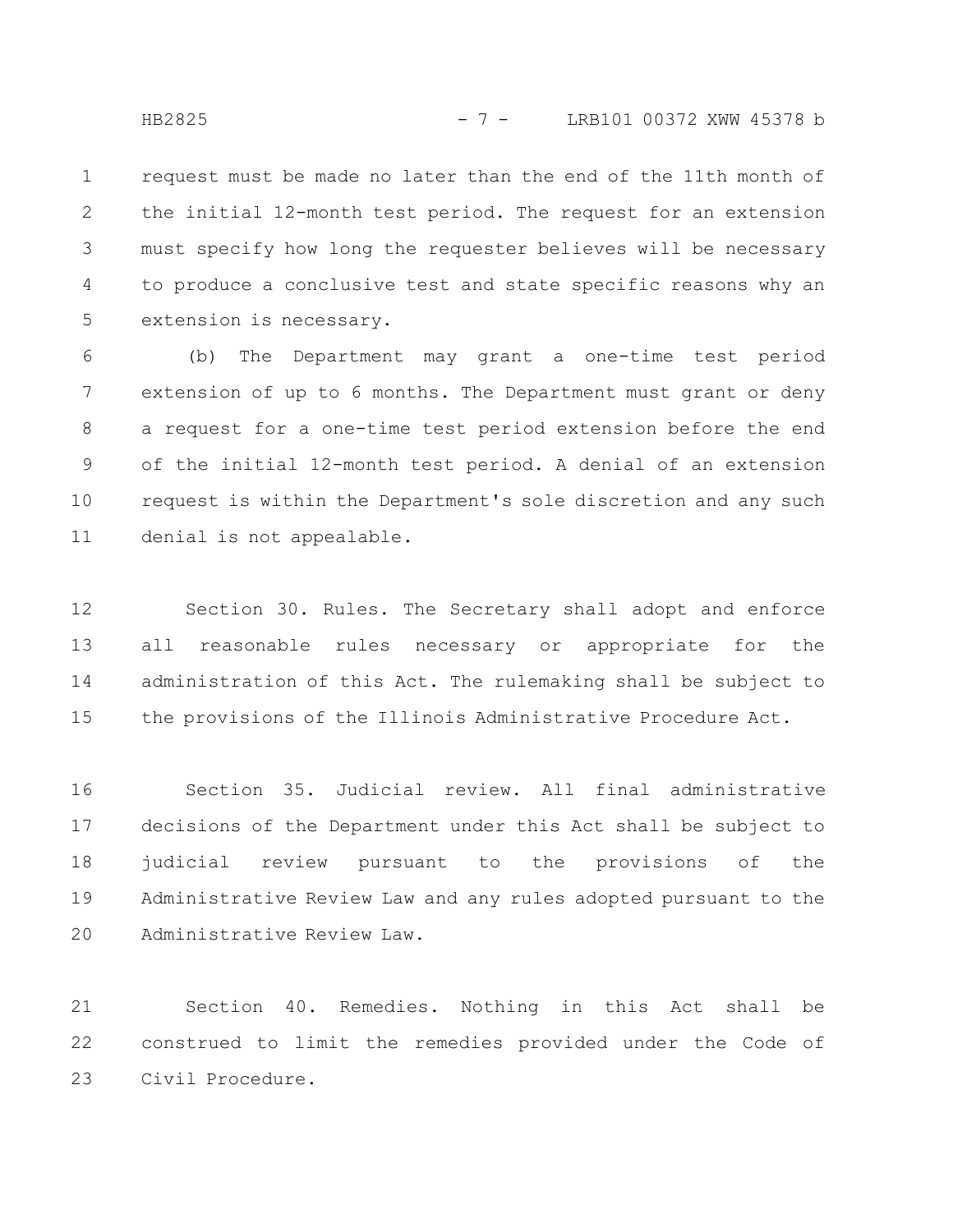Section 905. The State Finance Act is amended by changing Section 6z-26 as follows: 1 2

(30 ILCS 105/6z-26) 3

Sec. 6z-26. The Financial Institution Fund. All moneys received by the Department of Financial and Professional Regulation under the Safety Deposit License Act, the Foreign Exchange License Act, the Pawners Societies Act, the Sale of Exchange Act, the Currency Exchange Act, the Sales Finance Agency Act, the Debt Management Service Act, the Consumer Installment Loan Act, the Illinois Development Credit Corporation Act, the Title Insurance Act, the Debt Settlement Consumer Protection Act, the Debt Management Service Consumer Protection Fund, the Regulatory Sandbox Act, and any other Act administered by the Department of Financial and Professional Regulation as the successor of the Department of Financial Institutions now or in the future (unless an Act specifically provides otherwise) shall be deposited in the Financial Institution Fund (hereinafter "Fund"), a special fund that is hereby created in the State Treasury. 4 5 6 7 8 9 10 11 12 13 14 15 16 17 18 19

Moneys in the Fund shall be used by the Department, subject to appropriation, for expenses incurred in administering the above named and referenced Acts. 20 21 22

The Comptroller and the State Treasurer shall transfer from the General Revenue Fund to the Fund any monies received by the 23 24